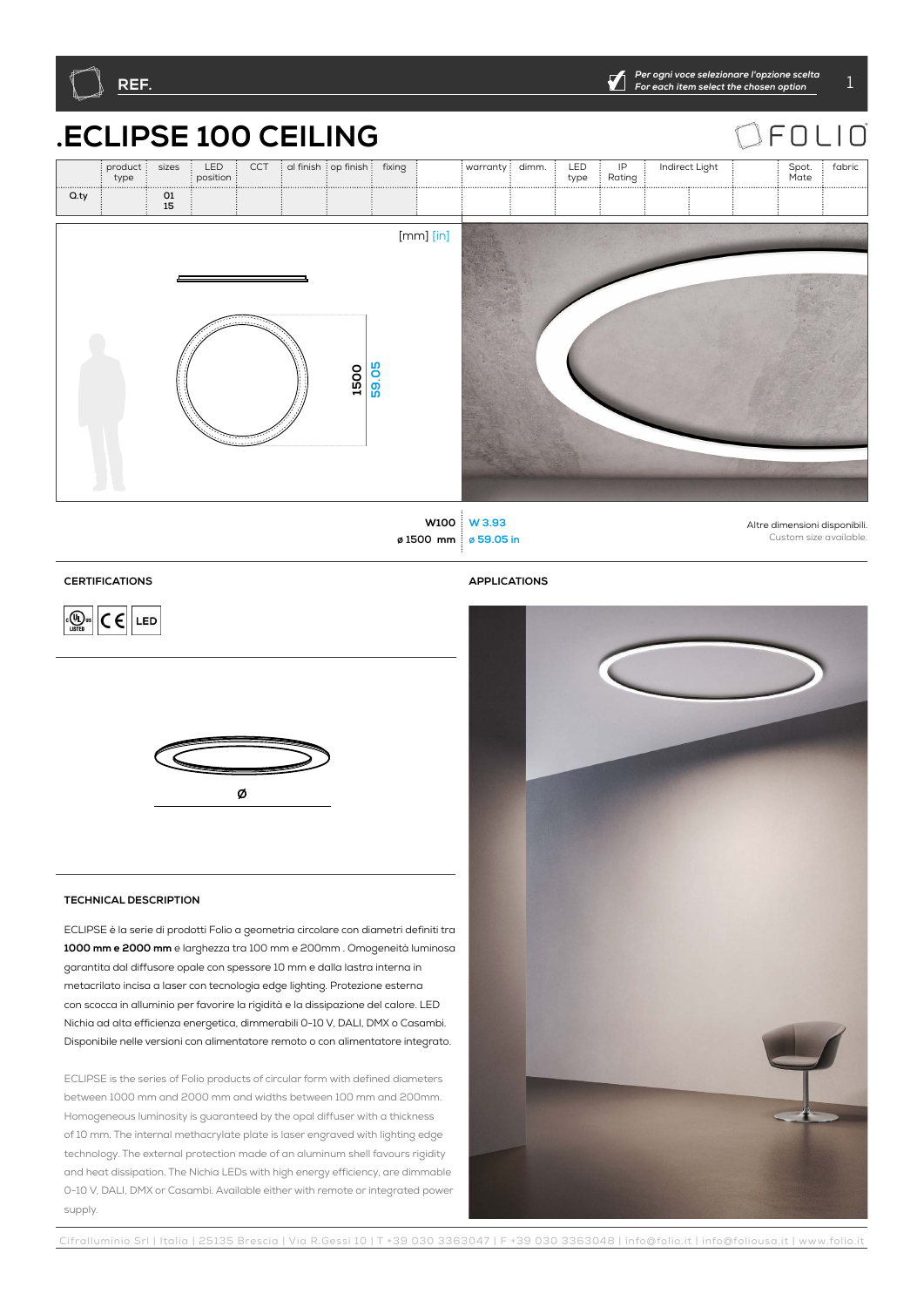

**RESET PAGE**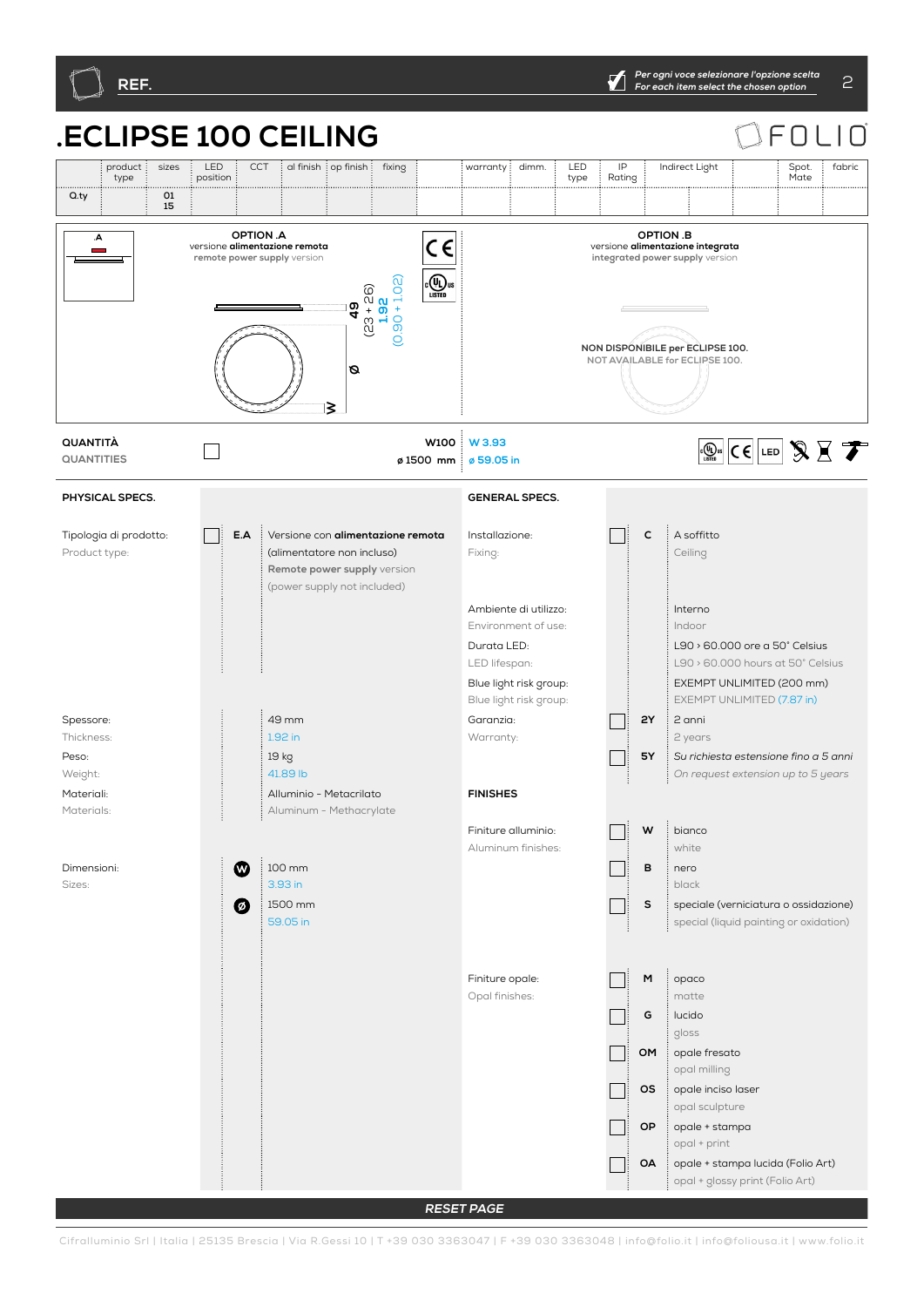

**RESET PAGE**